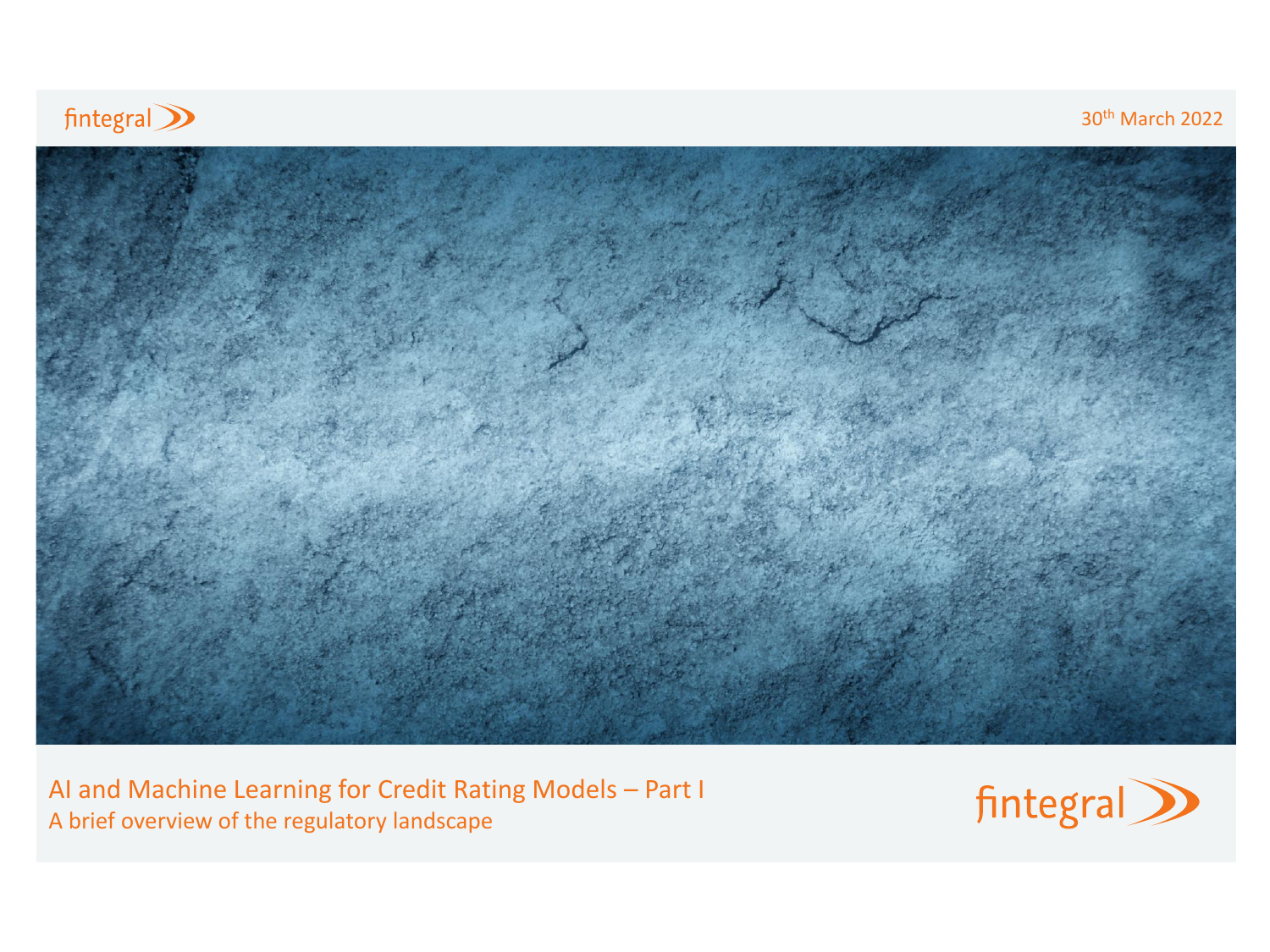### Regulators look towards AI and ML

**With the exponential rise in Artificial Intelligence (AI) and emergence of 'Big Data', supervisors across the world share their views and recommendations on the safe adoption of AI and machine learning (ML) in financial services. In today's presentation, we take a quick look at supervisors' expectations on the application of AI and ML especially for credit rating models.**

#### Regulatory landscape

The adoption of AI continues to grow within financial services for purposes such as fraud detection, risk based pricing and credit decisioning.

However, the use of ML, a subset of AI, for prudential regulatory modelling namely internal-ratings based (IRB) modelling remains limited. Financial institutions have been wary of using ML algorithms for calculating own funds requirements largely because of the challenges associated with model interpretability.

To promote greater use of AI/ML in financial services including regulatory modelling,

supervisors around the world issue guidance on the application of AI/ML.

Fintegral acknowledges the adoption of AI within financial services is currently of global interest. Therefore, we will look at four individual publications focused on the UK, Germany, Europe and Hong Kong.

There is a common theme across the articles with supervisors sharing similar views on the adoption of AI and ML, consequently helping to establish a clearer harmonised framework for firms.

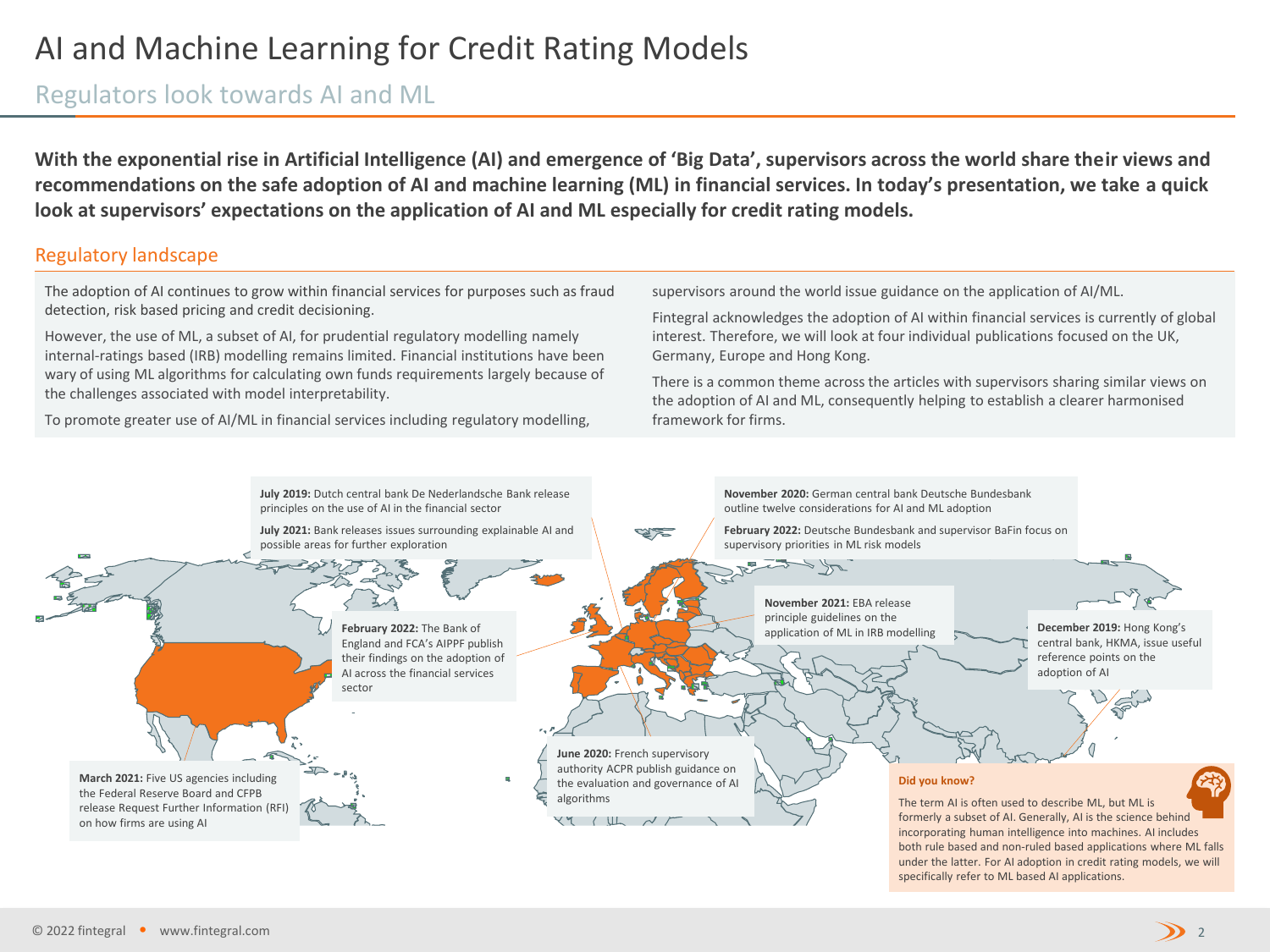### Barriers to the adoption of AI and ML

**The use of AI and ML for IRB modelling remains limited with the lack of model interpretability and risks of biased outcomes being significant stumbling blocks. These may be closely linked to the lack of in-house AI expertise and having insufficient quality data as majority of firms highlight these as key concerns. Furthermore, the application of AI may amplify existing risks.**

#### Survey findings

The Bank of England and Financial Conduct Authority (FCA) conducted a joint survey<sup>1</sup> in 2019 to understand the current use of AI in UK financial services.

Similarly, the Hong Kong Monetary Authority (HKMA) conducted a survey<sup>2</sup> to understand the status of AI within retail banking in Hong Kong.

Both surveys showed significant overlap in identifying key barriers in the adoption of AI. The barriers identified are analogous to the challenges of ML for IRB modelling as identified in the European Banking Authority's (EBA's) recent discussion paper.

Current regulations aren't seen as barriers, but firms stressed further guidance and clarity on interpreting supervisory expectations is required. In addition, AI could potentially amplify existing risks - an opinion shared by the OECD<sup>3</sup> and the AIPPF<sup>4</sup>.

The largest constraints to the adoption of AI are limited in-house AI experience leading to a lack of model explainability and risks of biased outcomes. Data quality and IT implementation challenges also pose risks to the adoption of AI.

### What are the barriers affecting banks' adoption of AI?



### Specific challenges in ML for IRB modelling

In their recent discussion paper, the EBA highlighted a number of challenges facing firms when adopting ML specifically for IRB modelling including:

- Limited understanding and interpretability of model results.
- Inadequate stakeholder engagement and understanding.
- Economic relationship between input and model outputs may not be clear.
- Model builders and validation teams may lack necessary skillset.
- Satisfying the CRR's 'use case' test (Article 144(1)(b) CRR).
- Biases and overfitting in the models may arise.
- Frequent updates to models will require assessing.

#### **Did you know?**



ML is an algorithmic based system with the ability to learn through experience without human intervention. Many, if not all, of the views and challenges in AI adoption apply to ML too.

#### <sup>1</sup> Bank of England, 2019, "Machine learning in UK financial services"

<sup>2</sup> HKMA, 2019, "Reshaping Banking with Artificial Intelligence"

<sup>3</sup> OECD, 2021, "Artificial Intelligence, Machine Learning and Big Data in Finance: Opportunities, Challenges, and Implications for Policy Makers" <sup>4</sup> Bank of England and FCA, 2022, "The AI Public-Private Forum: Final report"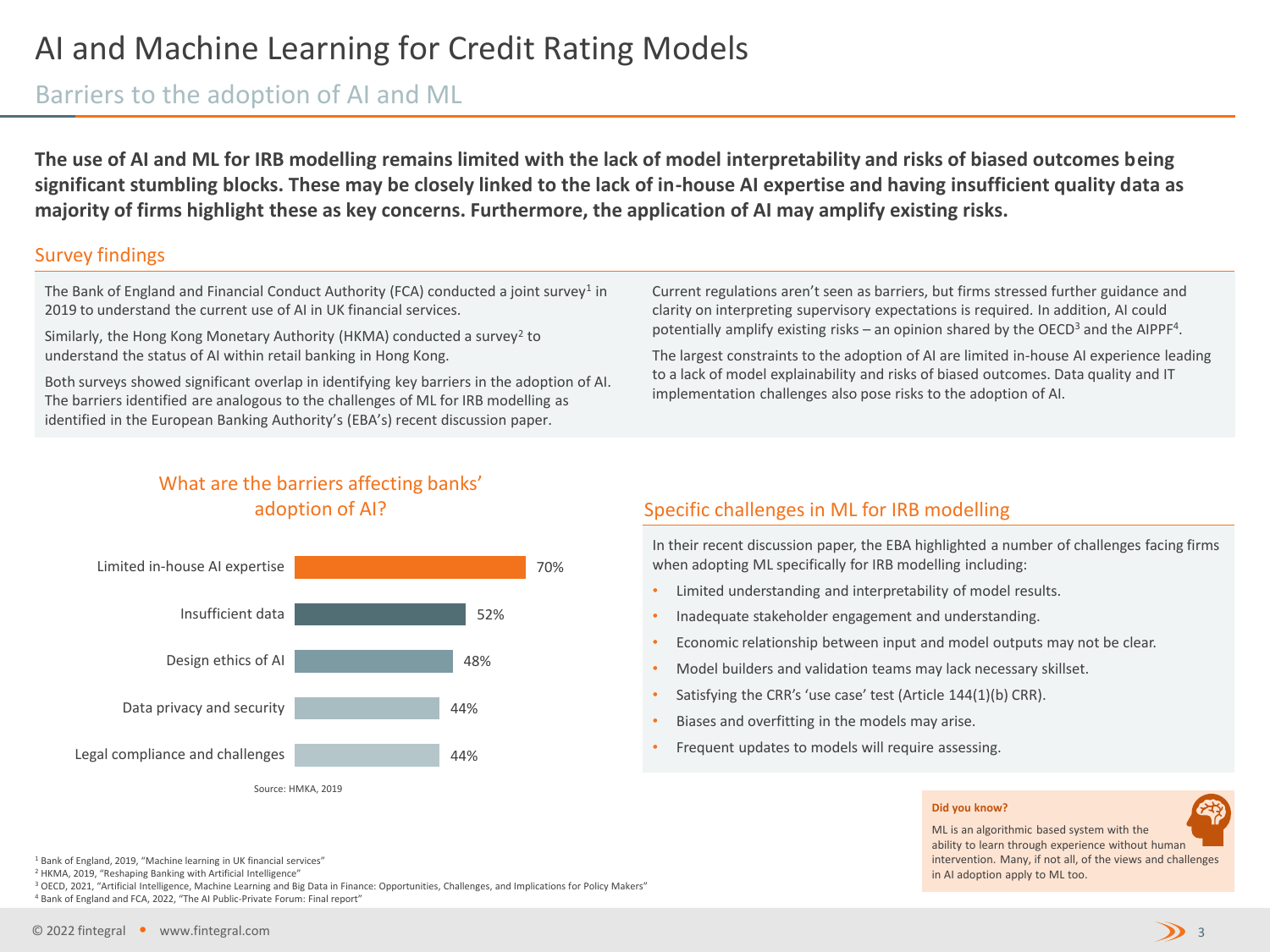### EBA opens the door

In their recently published discussion paper<sup>1</sup>, the EBA released a set of principle-based recommendations to support firms in the **application of ML as primary IRB models.**



The rise in popularity of ML has been driven by:

- Increased data availability, storage capacities and computing power.
- Improved predictive power and interpretability of internal models using ML.
- Inability of existing regression models to keep pace with the emergence of 'Big Data'.
- Openness to ML by regulators and supervisors.

#### EBA's principle-based recommendations

The following principle-based recommendations by the EBA are designed to help firms apply ML in their IRB model landscape:

- Ensure models are properly understood by their users including model builders, validation team and management functions.
- Avoid unnecessary complexity if not justified by a significant improvement in predictive power.
- Ensure models can be interpreted and documented clearly.
- Enhance the understanding of assumptions and behaviour of models on specific predictions, when using human judgement in model development and application respectively.
- Justify and monitor frequent updates of a model.
- Focus on validation which may require increased depth/frequency.

The aim of the recommendations will ensure:

- The capital requirements are set in a prudent manner which continue to be harmonised across Europe.
- The development of sophisticated ML models can coexist and adhere to the Capital Requirements Regulation (CRR).
- A consistent and clearer understanding of regulations.



There are a number of potential benefits from the use of ML as primary IRB models. These include:

- Improved data quality in terms of more efficient data preparation and mining.
- Superior risk quantification and model discriminatory power for example by detecting useful predictive explanatory variables in large datasets or make use of non-linear relationships.
- Robust model validation and monitoring techniques for example by developing ML based model challengers to serve as benchmark to the standard models.

The EBA plans to release the outcome from its discussion paper once comments from participating firms have been reviewed. No date given on expected release.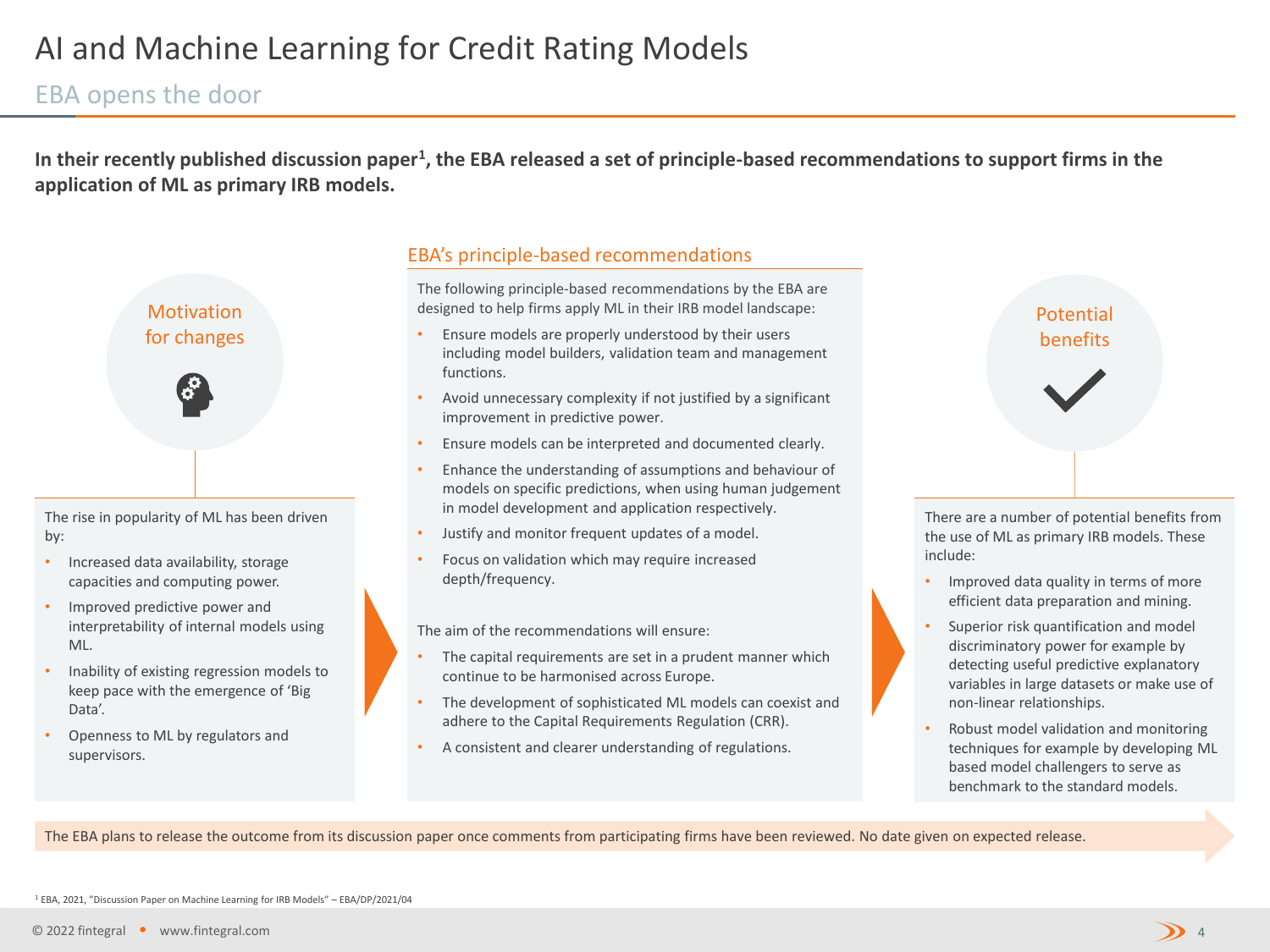Bank of England and FCA explore the safe adoption of AI in financial services

**After a year-long deliberation, the AIPPF<sup>1</sup>echoed many of the sentiments highlighted by the EBA and HKMA on the development and utilisation of AI highlighting three key areas of focus and providing best practice on data, model risk and governance<sup>2</sup> . Many of the risks highlighted in the application of AI are shared across financial services including risk management.**



The AIPPF illustrate proper data management being at the core of any robust and successful AI system.

- **AI begins with data:** The rise in 'Big Data' has rapidly increased the capabilities of AI by enabling more data to be made available.
- **Data quality:** Collation of data and identifying the attributes of the data including understanding their provenance, completeness and their relevance are ever so more critical in AI.
- **Unstructured data**: AI is expanding to various areas in financial services and the use of unstructured or 'alternative' data is becoming more prominent.
- **Data standards:** AI is changing the landscape of many organisations and therefore there is an increasing call for the development of AI specific data standards.

As described earlier, most risks related to the use of AI within financial services are not new. However, the complexity involved in implementing AI can create new challenges as well as amplify existing ones.

- **Managing complexity:** The complex nature of AI models pose a number of challenges and relate to various factors including the the chosen variables, hyperparameters, economic intuition between inputs and outputs as well as the algorithms themselves.
- **Explainability:** Interpreting model outputs with clear concise reasoning to stakeholders is crucial.
- **Managing change:** The limited transparency in AI models mean they must be monitored on a frequent basis. This will allow users to assess the models are behaving in line with expectations and look to retrain when required.

The inherent autonomous nature of AI models gives rise to the need for further scrutiny and monitoring.

- **Foundation:** Existing governance and model risk management frameworks provide a sound foundation for AI models partly because AI models will habitually interact with other operations. In the Bank of England's 2019 survey<sup>3</sup>, it found the majority of ML users were already leveraging on existing risk management frameworks.
- **Materiality:** The governance of AI models should reflect the risk and materiality of the model use case. For example, regulatory IRB models will likely be subject to further scrutiny due to their impacts on a bank's capital requirements.
- **Centralised body:** AI continues to be harnessed by multiple functions within financial institutions. Creating a single centralised governing body to uphold AI governance standards is recommended.

The Bank of England and FCA plan to publish a new discussion paper on AI later this year broadening the engagement with a wider set of stakeholders.

<sup>1</sup> The AI Public-Private Forum (AIPPF) was established by the Bank of England and FCA in 2020 to extend the dialogue between public, private and academic institutions on AI and how best to strengthen the understanding and <sup>2</sup> Bank of England and FCA, 2022, "The AI Public-Private Forum: Final report" <sup>3</sup> Bank of England, 2019, "Machine learning in UK financial services"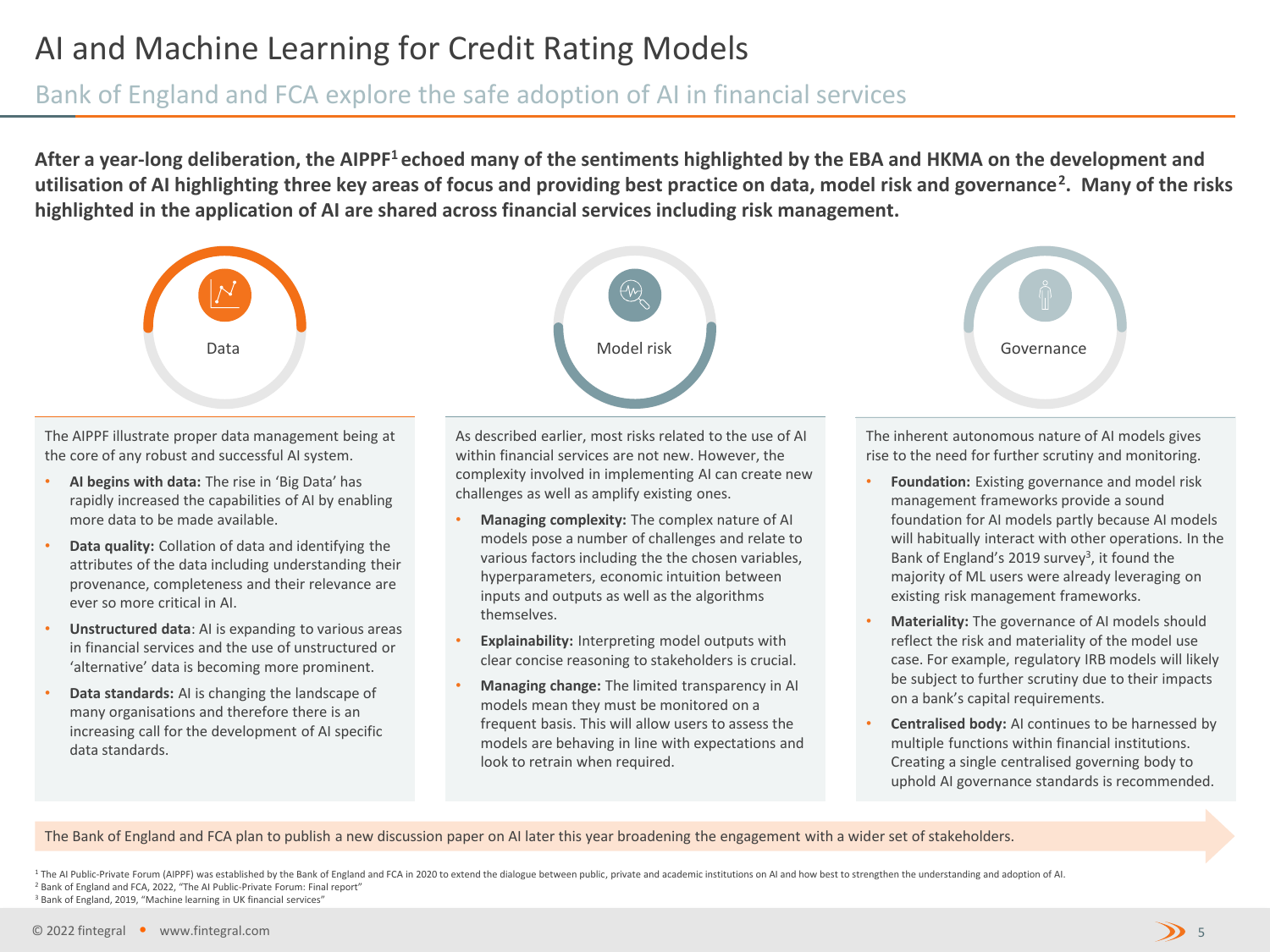### BaFin and Deutsche Bundesbank consult stakeholders

**German financial supervisor BaFin and central bank Deutsche Bundesbank highlight the impetus to adopt ML must come from institutions themselves. Existing risk regulations are prescribed currently in a technology-neutral manner providing a sufficient framework for ML. The central bank also released their 12 considerations and potential supervisory expectations for ML.**

#### Key points

German financial supervisor BaFin and central bank Deutsche Bundesbank focus on the characteristics and supervisory priorities in ML based risk models. They highlight the following in their latest consultation $1$  on this subject:

- The impetus to adopt ML must come from institutions themselves. Supervisors do not promote the use of ML methods as long as traditional methods of meeting regulatory requirements are considered still suitable.
- Pillar 1 already includes extensive regulations for reviewing and approving internal models formulated in a technology-neutral manner and providing a sufficient framework for ML.
- Emphasis must be on good data quality and management for ML to succeed. Data must be representative and the use of ML methods would therefore not be grounds for any new or special requirements.
- The trade off between higher model predictive ability and comprehensibility of the model must be considered and weighed up against potentially greater model risk.
- The majority of respondents in their consultation believe that not every intermediate step needs to be explainable, but only the final output.
- Frequent adjustments of ML models make it difficult to distinguish between model adjustments and model changes and may require justification.
- Supervisory authorities are requested to further refine the definition of model change as well as generally speed up model approval processes in order to avoid creating competitive disadvantages.

|   | The 12 considerations for ML by Deutsche Bundesbank <sup>2</sup>          |    |                                               |    |                                                 |  |  |  |
|---|---------------------------------------------------------------------------|----|-----------------------------------------------|----|-------------------------------------------------|--|--|--|
| 1 | Leverage existing frameworks                                              | 5. | <b>Identify AI characteristics</b>            | 9  | Data quality is key                             |  |  |  |
| 2 | ML should be assessed case<br>by case                                     | 6  | Outsourced ML still needs to<br>be supervised | 10 | Rigorous validation required                    |  |  |  |
| 3 | Prudential mandate doesn't<br>cover ethical issues                        | 7  | Black box is not a 'no go'                    | 11 | Supporting processes are ever<br>more important |  |  |  |
| 4 | Supervisors focus is not on<br>ML algorithm itself but its<br>application | 8  | XAI has its downfalls too                     | 12 | Learning frequencies need to<br>be justified    |  |  |  |

<sup>1</sup> BaFin and Deutsche Bundesbank, 2022, "Machine learning in risk models consultation paper. Responses to the consultation paper" <sup>2</sup> Deutsche Bundesbank, 2020, "The Use of Artificial Intelligence and Machine Learning in the Financial Sector"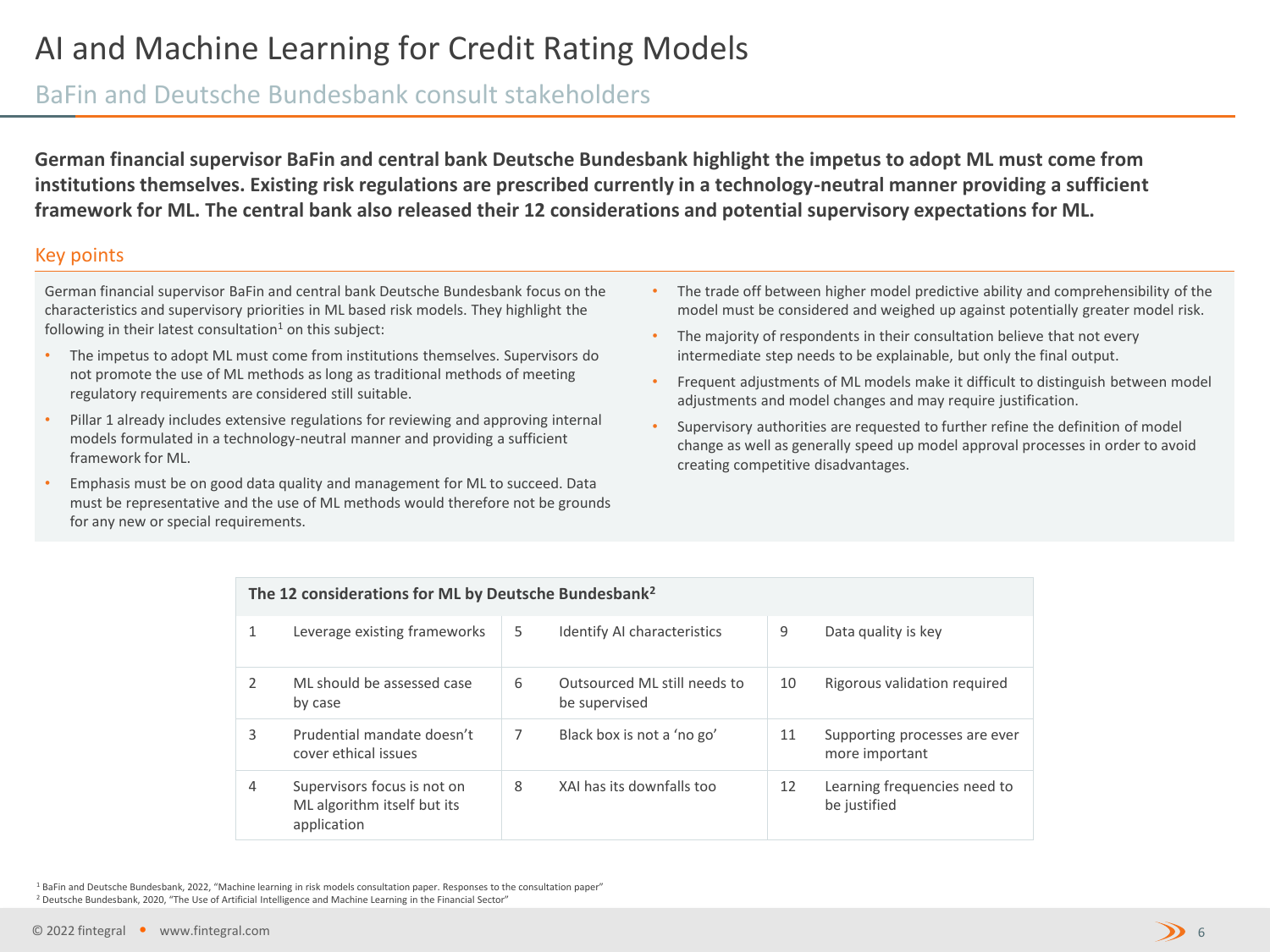### Conclusion and next steps

**Supervisors around the world are increasingly promoting the use of AI and ML in financial services in particular prudential risk modelling to help fast track adoption. Many of the articles reviewed share similar views with strong data quality and a robust governance framework crucial to successfully adopting AI.** 

#### Key takeaways

| In this presentation, we have gained a partial insight into the minds of supervisors in the pursuit of safe                                                                                             |                                                                                                        |            |  |
|---------------------------------------------------------------------------------------------------------------------------------------------------------------------------------------------------------|--------------------------------------------------------------------------------------------------------|------------|--|
| adoption of AI and ML. The use of AI/ML for prudential regulatory modelling remains at an embryonic<br>stage. Many of the papers discussed illustrate a common theme with the key takeaways as follows: |                                                                                                        |            |  |
| $\bullet$                                                                                                                                                                                               | The trade off between higher model predictive ability and model explainability must be considered.     | Data       |  |
| $\bullet$                                                                                                                                                                                               | Strong data management and a robust governance framework are core to success.                          |            |  |
| $\bullet$                                                                                                                                                                                               | Supervisory focus is not on the ML algorithm itself but on its application.                            |            |  |
| $\bullet$                                                                                                                                                                                               | The intention to employ AI must be driven by firms themselves.                                         |            |  |
| $\bullet$                                                                                                                                                                                               | Current risk-oriented regulations are written in a technology-neutral manner to promote<br>innovation. |            |  |
| However, the application of AI and ML gives rise to potentially new financial and non-financial risks, as<br>well as amplify existing vulnerabilities including:                                        |                                                                                                        |            |  |
| ٠                                                                                                                                                                                                       | Lack of model explainability                                                                           |            |  |
| $\bullet$                                                                                                                                                                                               | Risk of biased outcomes                                                                                | Governance |  |
| $\bullet$                                                                                                                                                                                               | Limited in-house AI experience                                                                         |            |  |
| $\bullet$                                                                                                                                                                                               | Insufficient good quality data                                                                         |            |  |
| $\bullet$                                                                                                                                                                                               | IT implementation challenges                                                                           |            |  |

| Category   | <b>Factors to consider</b>        | Difficulty <sup>1</sup> |
|------------|-----------------------------------|-------------------------|
|            | Sufficient quality data           |                         |
| Data       | Data privacy and security         |                         |
|            | Operational processes and IT      |                         |
|            | Model design                      |                         |
| Modelling  | Design ethics                     |                         |
|            | Model explainability              |                         |
|            | Governance framework              |                         |
|            | Model robustness and resilience   |                         |
| Governance | Legal compliance                  |                         |
|            | Training and development of staff |                         |
|            | Stakeholder engagement            |                         |

Low  $\bullet\bullet\bullet$  High  $\bullet\bullet$ 

#### Next steps

We await the EBA's findings from its consultation on ML for IRB modelling, plus the Bank of England and FCA's consultation on AI expected to be released later this year. In the next part(s) of our series on AI and ML for credit rating models, we will look at:

- A technical comparison between 'traditional' IRB regression models vs ML based IRB models.
- Methods to overcome some of the risks associated with AI and ML in credit rating models.

<sup>1</sup> The difficulty ranking illustrates the potential difficulty in implementing a particular factor in the pursuit of AI and ML adoption for prudential purposes. This does not imply lower difficulty factors are 'less' impo most firms will already have a robust data management framework in place, therefore, the application of AI/ML is not likely to pose a significant impact to a firm's operations.